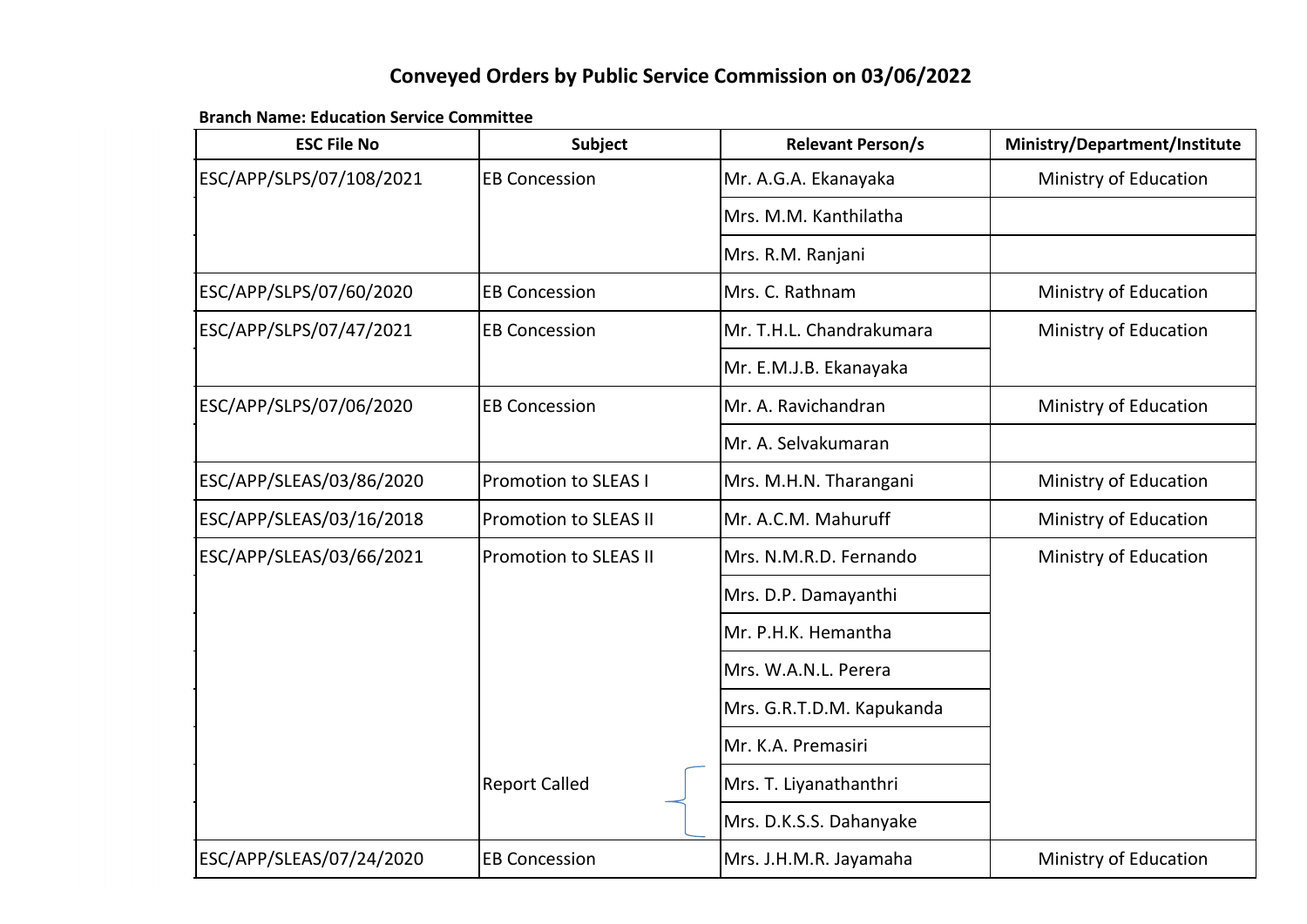| ESC/APP/SLPS/03/94/2021   | Revise the date of Promotion<br>to SLPrS I    | Mr. H.M.G. Bandara         | Ministry of Education |
|---------------------------|-----------------------------------------------|----------------------------|-----------------------|
| ESC/APP/SLTES/03/44/2019  | <b>Promotion to SLTES II</b>                  | Mrs. D.H. Weerakoon        | Ministry of Education |
|                           |                                               | Mrs. J.M.Y. Jayaweera      |                       |
|                           |                                               | Mrs. S.M.S. Ruwanwella     |                       |
|                           |                                               | Mrs. E.V. Mangalika        |                       |
|                           |                                               | Mr. W.A.S. Karunanayake    |                       |
|                           |                                               | Mrs. H.H.B.M. Kumari       |                       |
|                           |                                               | Mr. V. Karunalingam        |                       |
|                           |                                               | Mrs. N.A. Mohamed          |                       |
|                           |                                               | Mr. A.S.M. Sathath         |                       |
|                           |                                               | Mrs. D. Sunthararajan      |                       |
|                           |                                               | Mrs. N. Antony Croos       |                       |
| ESC/APP/SLPS/01/47/2019   | Absorp to the New Service<br>Minute - SLPrS I | Mr. I.M. Senevirathna      | Ministry of Education |
| ESC/APP/SLPS/07/39/2020   | <b>EB Concession</b>                          | Mr. K. Jegatheeswaran      | Ministry of Education |
| ESC/APP/SLEAS/02/107/2021 | Confirmation                                  | Mrs. B.M.D.C.M. Rajapaksha | Ministry of Education |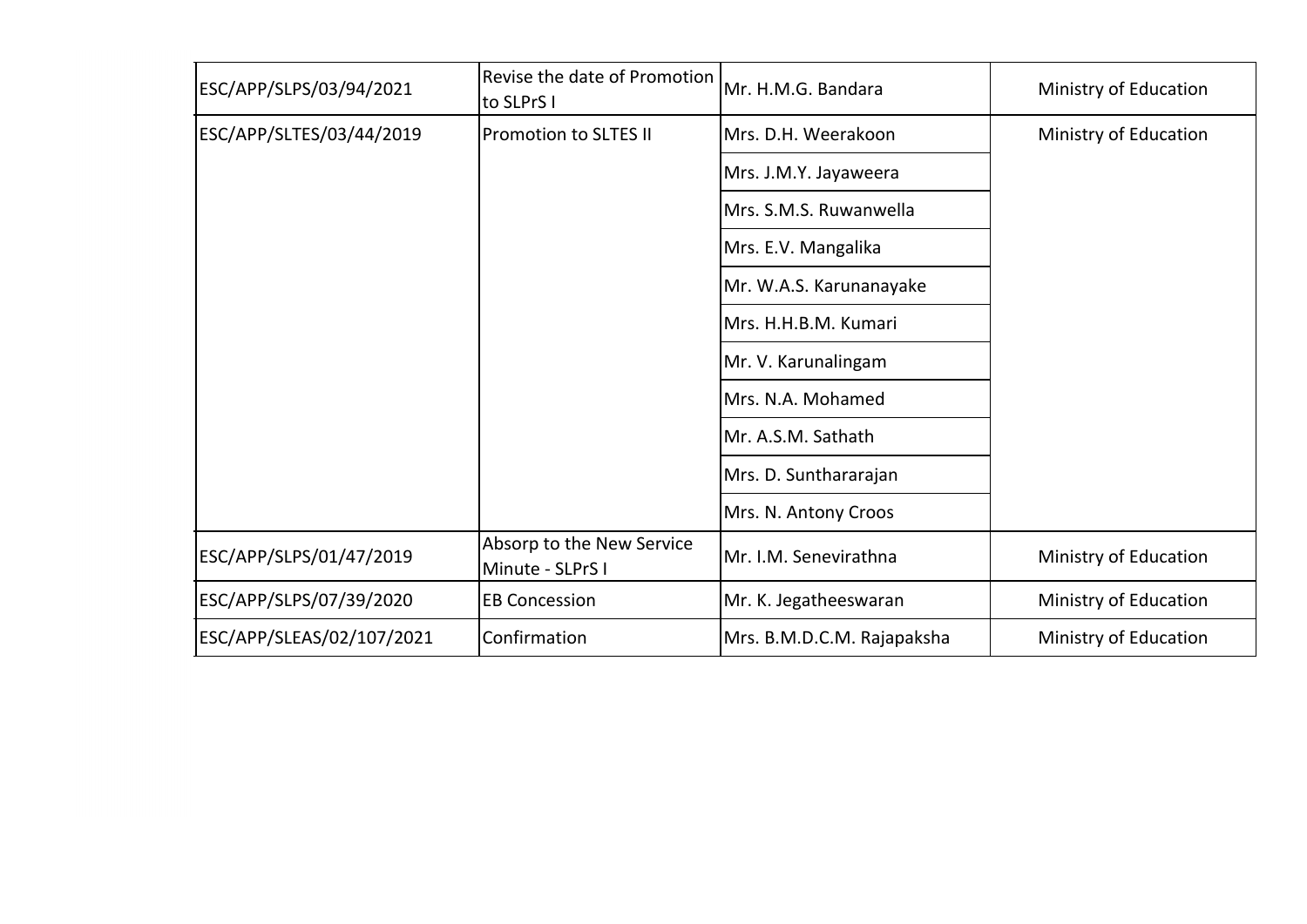# **Conveyed Orders by Public Service Commission on 06/06/2022**

Branch Name: Appeals Branch

| <b>PSC File No</b>  | <b>Subject</b> | <b>Relevant Person/s</b>    | <b>Ministry/Department/Institute</b> |
|---------------------|----------------|-----------------------------|--------------------------------------|
| PSC/APL/11/139/2021 | <b>VOP</b>     | Mrs. R.K. Vijitha           | Ministry of Defence                  |
| PSC/APL/2/18/2021   | Disciplinary   | Name Withheld               | Ministry of Public Security          |
| PSC/APL/4/19/2021   | Disciplinary   | Name Withheld               | Ministry of Public Security          |
| PSC/APL/13/294/2021 | <b>VOP</b>     | Mrs. H.P.N.C. Heiyanthuduwa | Ministry of Defence                  |
| PSC/APL/14/22/2022  | Transfer       | Mr. M.H.F. Nizar            | Ministry of Health                   |
| PSC/APL/07/243/2021 | Disciplinary   | Name Withheld               | Ministry of Public Security          |
| PSC/APL/16/13/2021  | Disciplinary   | Name Withheld               | Ministry of Public Security          |
| PSC/APL/17/253/2021 | <b>VOP</b>     | Mr. K. Sindujan             | Ministry of Public Security          |
| PSC/APL/12/38/2020  | <b>VOP</b>     | Mr.H.M.J.Bandara            | Ministry of Defence                  |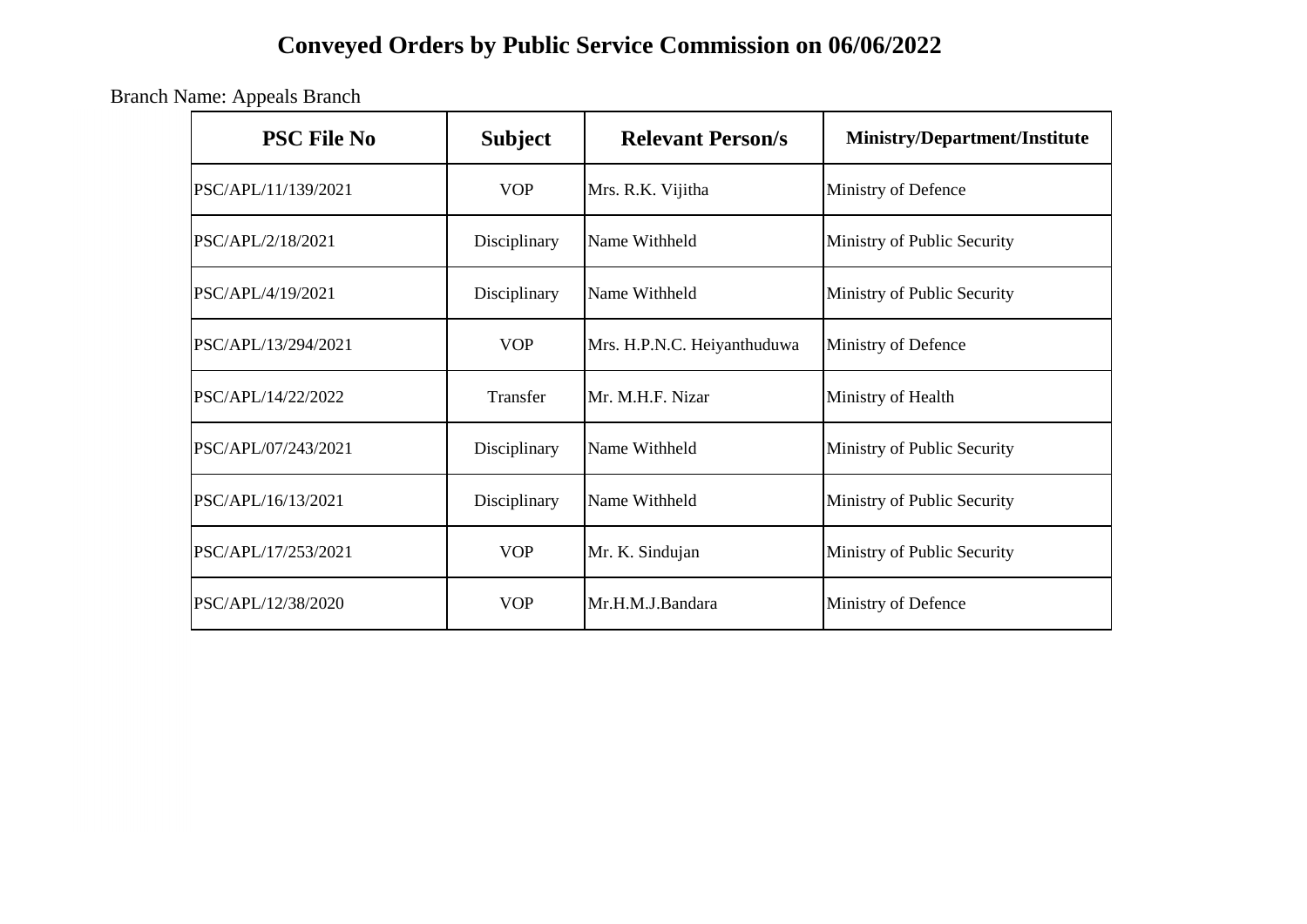### **Conveyed Orders by Public Service Commission on 06/06/2022**

#### **Branch Name: Education Service Committee**

| <b>ESC File No</b>       | Subject                                 | <b>Relevant Person/s</b> | <b>Ministry/Department/Institute</b> |
|--------------------------|-----------------------------------------|--------------------------|--------------------------------------|
| ESC/APP/SLTES/03/82/2021 | <b>Promotion to SLTES II</b>            | Mr. W.D.W. Dharmapala    | Ministry of Education                |
| ESC/APP/SLPS/05/22/2020  | Permanent Releasement                   | Mr. L.P.L.C. Lokeshwara  | Ministry of Education                |
| ESC/APP/SLEAS/06/49/2020 | <b>Transfer</b>                         | lMr. K.M.J. Kumara       | Ministry of Education                |
|                          |                                         | Mrs. W.A.K. Jayasinghe   |                                      |
| ESC/APP/SLEAS/06/23/2020 | Transfer                                | Mrs. A.P. Vithanage      | Ministry of Education                |
| ESC/DIS/010/2019         | Action under PA Circular No.<br>05/2017 | Name withheld            | Name withheld                        |
| ESC/APP/SLTES/02/07/2022 | <b>Confirmation</b>                     | Mrs. M.N. Navarathna     | Ministry of Education                |
|                          |                                         | Mr. P. Kenganadan        |                                      |
|                          |                                         | Mr. T.D. Roshanthan      |                                      |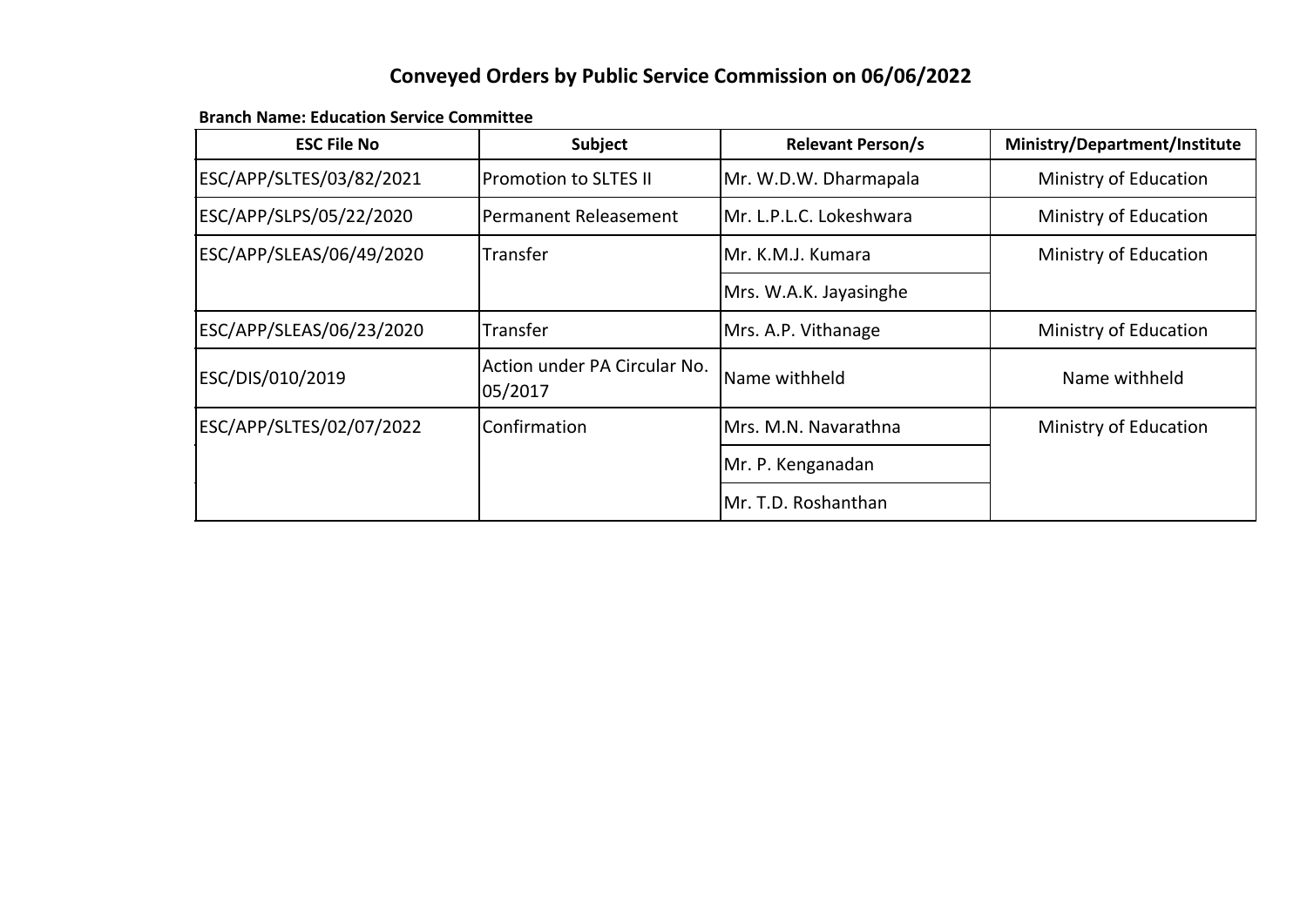# **Conveyed Orders by Public Service Commission on 07/06/2022**

Branch Name: Appeals Branch

| <b>PSC File No</b>  | <b>Subject</b> | <b>Relevant Person/s</b>    | Ministry/Department/Institute |
|---------------------|----------------|-----------------------------|-------------------------------|
| PSC/APL/11/07/2022  | Transfer       | Mrs. G.M.K.S. Silva         | Ministry of Health            |
| PSC/APL/11/279/2021 | <b>VOP</b>     | Mr. H. Wimalarathna         | Ministry of Defence           |
| PSC/APL/2/230/2021  | Promotion      | Mr. H.M.A.P. Kumara         | Ministry of Public Security   |
| PSC/APL/4/3/2021    | Disciplinary   | Name Withheld               | Ministry of Public Security   |
| PSC/APL/7/13/2022   | Transfer       | Dr.W.B.S.Darmarathna        | Ministry of Health            |
| PSC/APL/17/158/2021 | Promotion      | Mr. K.D.J.P. Sumanarathna   | Ministry of Public Security   |
| PSC/APL/4/318/2021  | <b>VOP</b>     | Mrs. S. Sangeetha           | Ministry Of Mass Media        |
| PSC/APL/7/307/2021  | <b>VOP</b>     | Mr.P.G.S.Janaka             | Ministry of Defence           |
| PSC/APL/7/54/2018   | <b>VOP</b>     | Mr.A.E.S.Amarasuuriya       | Ministry of Health            |
| PSC/APL/17/254/2021 | <b>VOP</b>     | Mr.H.M. Lakmal Wickramapala | Ministry of Public Security   |
| PSC/APL/13/174/2021 | Disciplinary   | Name Withheld               | Ministry of Public Security   |
| PSC/APL/8/306/2021  | <b>VOP</b>     | Ms. W.K. Senani De Silva    | Ministry of Defence           |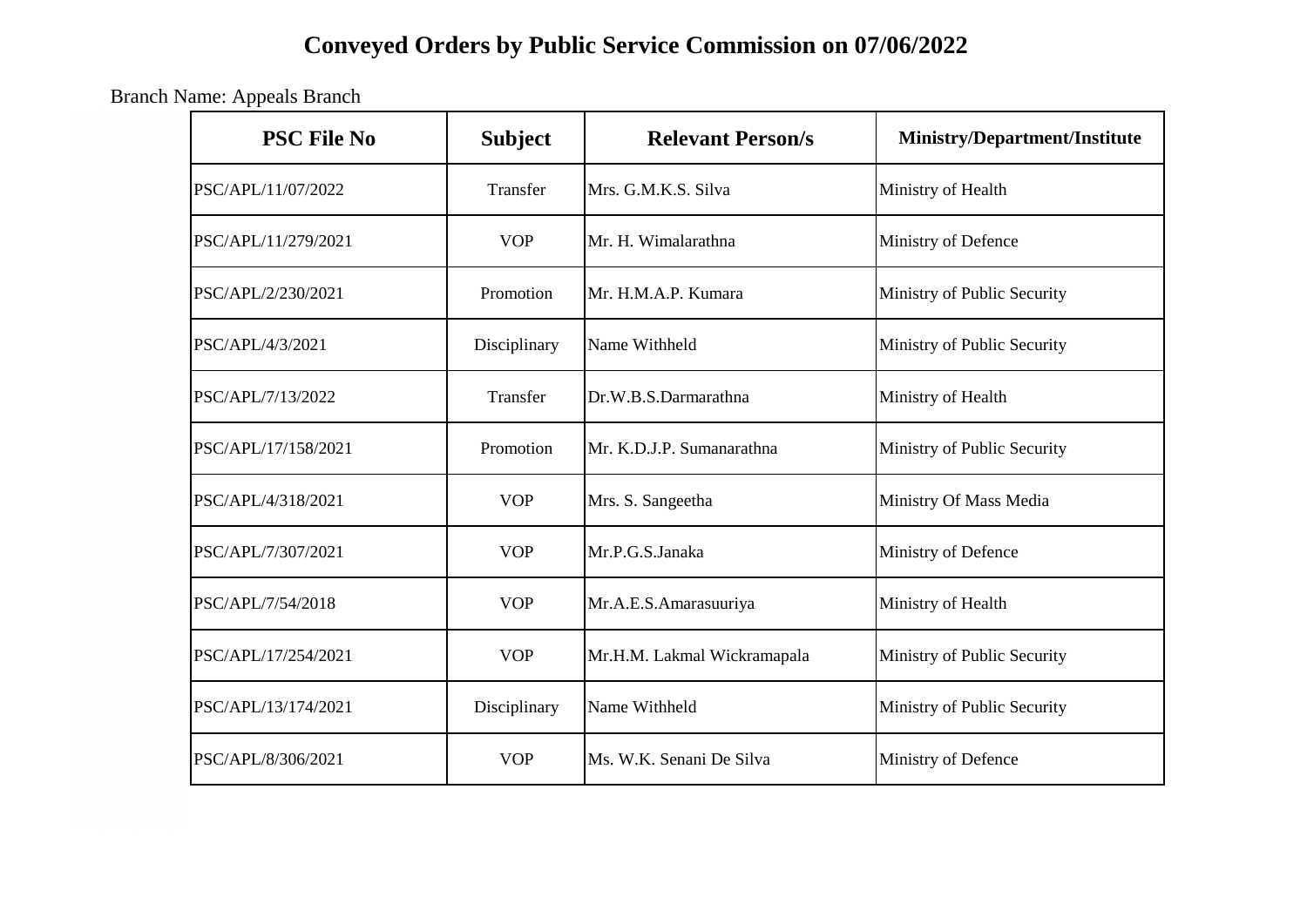### **Conveyed Orders by Public Service Commission on 07/06/2022**

**Branch Name: Education Service Committee**

| <b>ESC File No</b>       | <b>Subject</b>               | <b>Relevant Person/s</b> | Ministry/Department/Institute |
|--------------------------|------------------------------|--------------------------|-------------------------------|
| ESC/DIS/009/2019         | Common                       | Name withheld            | Name withheld                 |
|                          |                              |                          |                               |
| ESC/APP/SLEAS/03/90/2021 | <b>Promotion to SLEAS II</b> | Mrs. N.R.P. Kumari       | Ministry of Education         |
| ESC/APP/SLEAS/02/16/2022 | Confirmation                 | Mrs. D.M.V.K. Deegala    | Ministry of Education         |
|                          |                              | Mr. P.H.G. Bandara       |                               |
|                          |                              | Mrs. B.D.I. Madushani    |                               |
|                          |                              | Mrs. D.A.W.P. Malkanthi  |                               |
|                          |                              | Mrs. P.L.M. Chandrika    |                               |
|                          | <b>Report Called</b>         | Mr. S.J.J.H. Mohotti     |                               |
| ESC/APP/SLEAS/02/09/2022 | Confirmation                 | Mr. K. Jeyavathanan      | Ministry of Education         |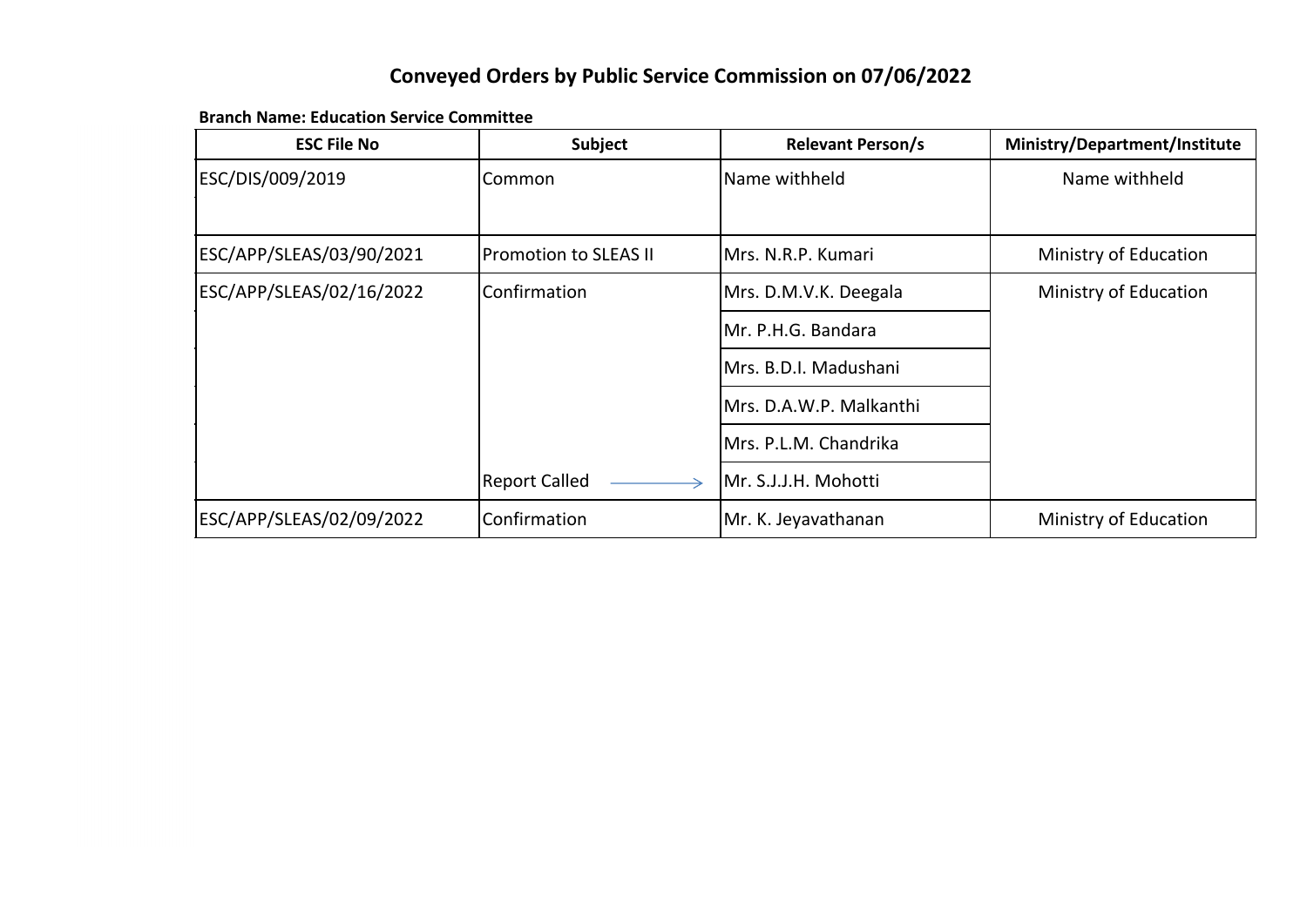# **Conveyed Orders by Public Service Commission on 08/06/2022**

Branch Name: Appeals Branch

| <b>PSC File No</b> | <b>Subject</b> | <b>Relevant Person/s</b> | <b>Ministry/Department/Institute</b>                                                                 |
|--------------------|----------------|--------------------------|------------------------------------------------------------------------------------------------------|
| PSC/APL/9/123/2021 | <b>VOP</b>     | Mr. R.M. Ranjith         | Ministry of Public Administration,<br>Home Affairs, Provincial Councils &<br><b>Local Government</b> |
| PSC/APL/9/276/2021 | Interdiction   | Name Withheld            | Ministry of Finance                                                                                  |
| PSC/APL/9/285/2021 | Transfer       | Mrs. D.D.D. Darmadasa    | Ministry of Agriculture                                                                              |